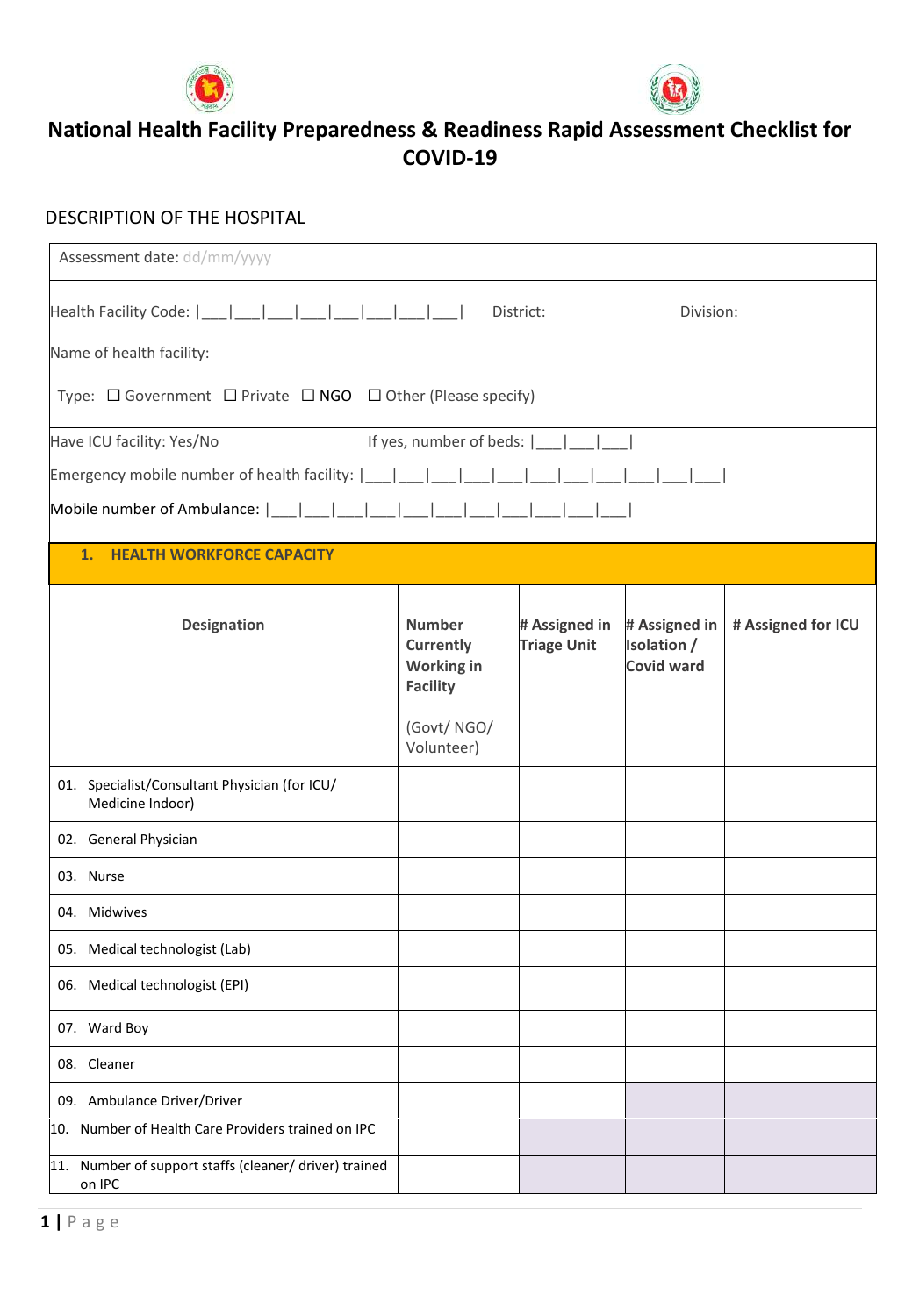



|                                                                                                           | 12. Number of Healthcare Providers trained on Case                    |     |                                                                                                                                                    |     |              |                    |                                                                                                                                           |  |  |  |
|-----------------------------------------------------------------------------------------------------------|-----------------------------------------------------------------------|-----|----------------------------------------------------------------------------------------------------------------------------------------------------|-----|--------------|--------------------|-------------------------------------------------------------------------------------------------------------------------------------------|--|--|--|
| Management                                                                                                |                                                                       |     |                                                                                                                                                    |     |              |                    |                                                                                                                                           |  |  |  |
| 13. Number of health care providers trained on "How<br>to run COVID-19 hospitals in Bangladesh" guideline |                                                                       |     |                                                                                                                                                    |     |              |                    |                                                                                                                                           |  |  |  |
|                                                                                                           | 14. Number of medical technologists trained on                        |     |                                                                                                                                                    |     |              |                    |                                                                                                                                           |  |  |  |
|                                                                                                           | sample collection storage and transportation                          |     |                                                                                                                                                    |     |              |                    |                                                                                                                                           |  |  |  |
| oriented on COVID reporting in DHIS2                                                                      | 15. Number of Statistician/ Statistical Assistant                     |     |                                                                                                                                                    |     |              |                    |                                                                                                                                           |  |  |  |
|                                                                                                           | 16. Number of health workforce trained on Covid19                     |     |                                                                                                                                                    |     |              |                    |                                                                                                                                           |  |  |  |
| surveillance                                                                                              |                                                                       |     |                                                                                                                                                    |     |              |                    |                                                                                                                                           |  |  |  |
|                                                                                                           | 2. LEADERSHIP / INCIDENCE MANAGEMENT SYSTEM                           |     |                                                                                                                                                    |     |              |                    |                                                                                                                                           |  |  |  |
| Response                                                                                                  | <b>Objectives</b>                                                     | SI. | <b>Response readiness activities</b>                                                                                                               |     | Verification |                    |                                                                                                                                           |  |  |  |
|                                                                                                           |                                                                       |     |                                                                                                                                                    | Yes | No           | <b>In Progress</b> |                                                                                                                                           |  |  |  |
| <b>Establishment of an</b><br>incidence management                                                        | Ensure<br>comprehensive                                               | 17  | Do you have Management team/core<br>team to respond Covid19?                                                                                       |     |              |                    |                                                                                                                                           |  |  |  |
| system with a core<br>team and key internal<br>and external contact                                       | management of the<br>hospital response to<br>the Covid19<br>emergency | 18  | Have you developed the hospital<br>emergency response plan?                                                                                        |     |              |                    |                                                                                                                                           |  |  |  |
| points for planning &<br>decision making                                                                  |                                                                       | 19  | Do you have designated room for<br>Management team/ core team?                                                                                     |     |              |                    |                                                                                                                                           |  |  |  |
|                                                                                                           |                                                                       |     |                                                                                                                                                    |     |              | 20                 | Are roles and responsibilities of each<br>individual member of the core<br>committees defined and<br>communicated? (ToR and notification) |  |  |  |
|                                                                                                           |                                                                       | 21  | Are Updated list and contact details of<br>backup member for each of the Core<br>team members available?                                           |     |              |                    |                                                                                                                                           |  |  |  |
|                                                                                                           |                                                                       |     | Is Proper documentation e.g. f<br>meeting minutes training<br>materials, etc. of core team and<br>back up are maintained?                          |     |              |                    |                                                                                                                                           |  |  |  |
|                                                                                                           |                                                                       | 23  | Is Official spokesman for external<br>communication assigned (ToR with<br>contact details)?                                                        |     |              |                    |                                                                                                                                           |  |  |  |
|                                                                                                           |                                                                       |     | Are there Backup of official<br>spokesman assigned with contact<br>details?                                                                        |     |              |                    |                                                                                                                                           |  |  |  |
|                                                                                                           |                                                                       |     | Is there a plan is in place to utilize<br>auxiliary forces like 5th year medical<br>students, retired HCW & volunteers, if<br>situation get worse? |     |              |                    |                                                                                                                                           |  |  |  |
|                                                                                                           |                                                                       | 26  | Is there a plan to outsource services if<br>capacities are exceeded?                                                                               |     |              |                    |                                                                                                                                           |  |  |  |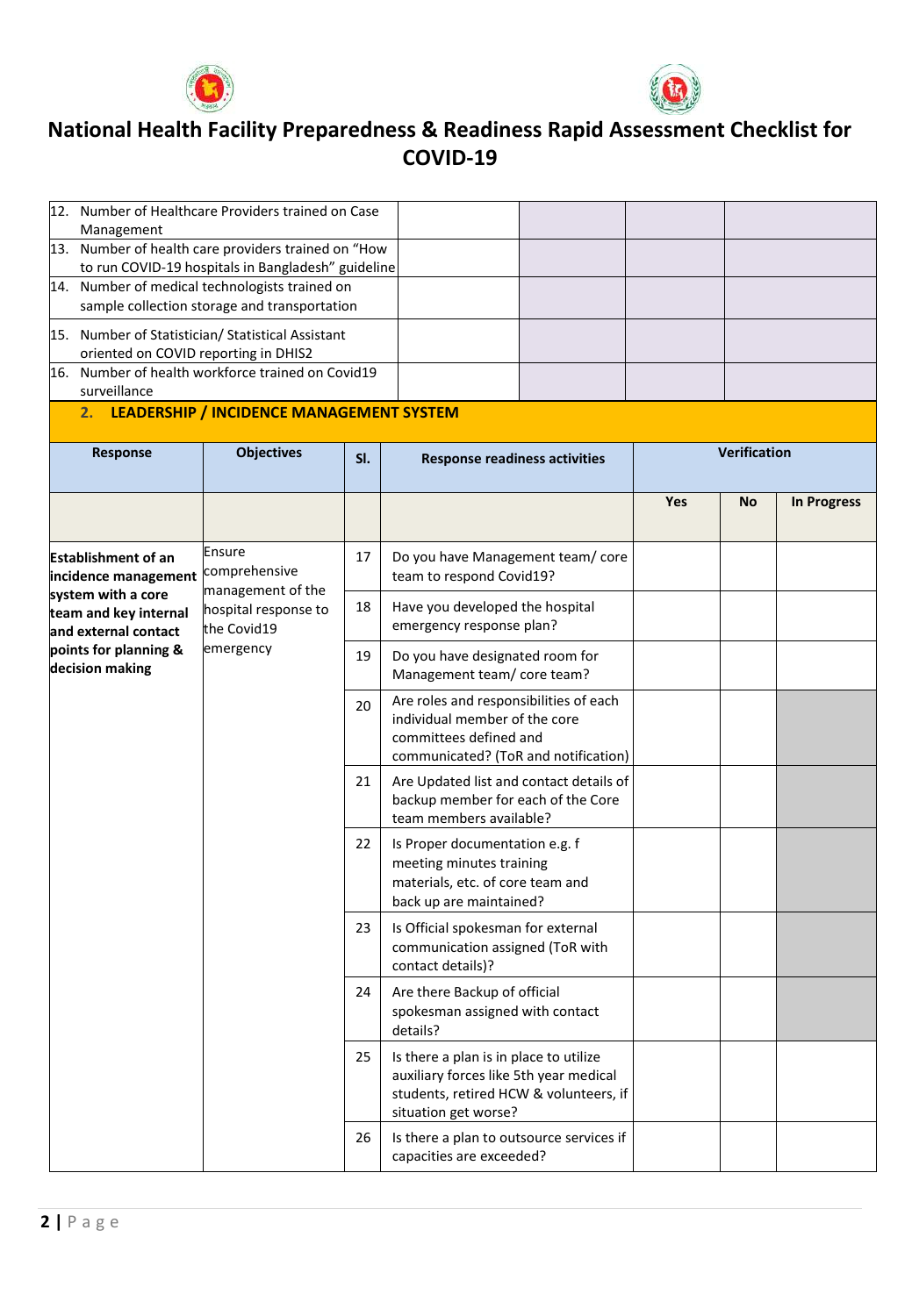



|                     |                                                                               | 27                                                                                                                                               | Are dedicated ambulances for all<br>suspected/confirmed COVID-19 cases<br>available which are equipped with PPE<br>and disinfectants for driver and<br>ambulance staff? |              |    |             |
|---------------------|-------------------------------------------------------------------------------|--------------------------------------------------------------------------------------------------------------------------------------------------|-------------------------------------------------------------------------------------------------------------------------------------------------------------------------|--------------|----|-------------|
|                     |                                                                               | 28                                                                                                                                               | Is referral guideline available?                                                                                                                                        |              |    |             |
| <b>TRIAGE</b><br>3. |                                                                               |                                                                                                                                                  |                                                                                                                                                                         |              |    |             |
| <b>Response</b>     | <b>Objectives</b>                                                             | SI.                                                                                                                                              | <b>Response readiness activities</b>                                                                                                                                    | Verification |    |             |
|                     |                                                                               |                                                                                                                                                  |                                                                                                                                                                         | Yes          | No | In Progress |
| <b>Triage</b>       | Separation of the<br>suspect/confirmed<br>patients from the<br>general people | 29                                                                                                                                               | Do you have Triage Protocol<br>developed by DGHS? (This is described<br>in DGHS's How to Run a Covid<br>Hospital)                                                       |              |    |             |
|                     |                                                                               | 30                                                                                                                                               | Are the signage and flow chart of<br>triage at the reception counter in<br>Bangla?                                                                                      |              |    |             |
|                     | 31                                                                            | Is the facility having screening<br>questionnaires according to the<br>updated case definition available with<br><b>Health Service Provider?</b> |                                                                                                                                                                         |              |    |             |
|                     |                                                                               |                                                                                                                                                  | 32 Are hand hygiene supplies (e.g. 70 %<br>alcohol-based hand sanitizers; access to<br>water, soap and disposable paper<br>tissues to dry hands) are available?         |              |    |             |
|                     |                                                                               |                                                                                                                                                  | 33 Are respiratory hygiene supplies (e.g.<br>mask/ disposable paper tissues) are<br>available for staff and patients?                                                   |              |    |             |
|                     |                                                                               |                                                                                                                                                  | 34 Is 3ft interval maintained in General-<br>Waiting room for patients?                                                                                                 |              |    |             |
|                     |                                                                               | 35                                                                                                                                               | Is 3ft interval maintained in reception<br>for patients?                                                                                                                |              |    |             |
|                     |                                                                               | 36                                                                                                                                               | Is Tele-triage system (hospital calc<br>entre) available to triage patients<br>before they arrive at the hospital?                                                      |              |    |             |
|                     |                                                                               | 37                                                                                                                                               | Are there separate washroom with<br>hand wash facilities available with 3 ft-<br>internal physical I distance?                                                          |              |    |             |
|                     |                                                                               | 38                                                                                                                                               | Is there a separate area for individual<br>having flu like symptom (cough and<br>fever) designated?                                                                     |              |    |             |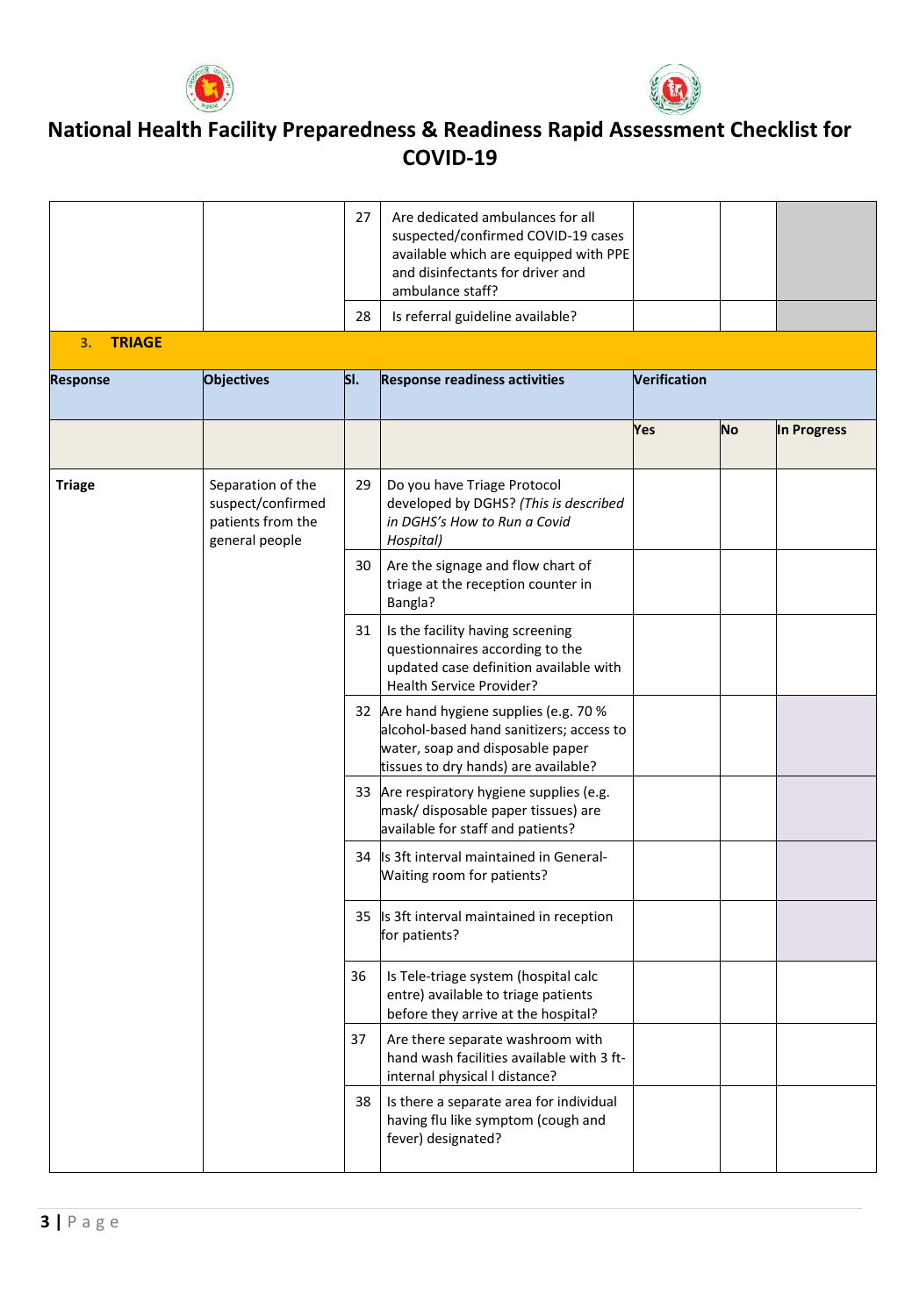



| <b>INFECTION PREVENTION &amp; CONTROL</b><br>4.       |                                               |                                                          |                                                                                                                                                                                                                                                                                                                   |              |           |             |
|-------------------------------------------------------|-----------------------------------------------|----------------------------------------------------------|-------------------------------------------------------------------------------------------------------------------------------------------------------------------------------------------------------------------------------------------------------------------------------------------------------------------|--------------|-----------|-------------|
| <b>Response</b>                                       | <b>Objectives</b>                             | SI.                                                      | <b>Response readiness activities</b>                                                                                                                                                                                                                                                                              | Verification |           |             |
|                                                       |                                               |                                                          |                                                                                                                                                                                                                                                                                                                   | Yes          | <b>No</b> | In progress |
| <b>Infection Prevention</b><br>& Control at all level | To minimize the risk                          | 39                                                       | Has IPC Committee been formed?                                                                                                                                                                                                                                                                                    |              |           |             |
|                                                       | of transmission of<br>healthcare-             | 40                                                       | Is IPC Guideline available?                                                                                                                                                                                                                                                                                       |              |           |             |
|                                                       | associated infection<br>to patients, hospital | 41                                                       | Is Hand Hygiene Guideline available?                                                                                                                                                                                                                                                                              |              |           |             |
| staff, and visitors                                   | 42                                            | Is disinfection and sterilization<br>Protocol available? |                                                                                                                                                                                                                                                                                                                   |              |           |             |
|                                                       |                                               | 43                                                       | Is occupational safety and health<br>guideline available?                                                                                                                                                                                                                                                         |              |           |             |
|                                                       |                                               | 44                                                       | Is there a system on monitoring and<br>supervision for IPC?                                                                                                                                                                                                                                                       |              |           |             |
|                                                       |                                               | 45                                                       | Is there a guideline available for rational<br>use of PPE?                                                                                                                                                                                                                                                        |              |           |             |
|                                                       |                                               | 46                                                       | Is a one-meter distance between beds<br>of suspected COVID-19 patients<br>maintained?                                                                                                                                                                                                                             |              |           |             |
|                                                       |                                               |                                                          | 47 Do Health Service Providers (HSP) use<br>appropriate type of PPE before caring<br>suspected or confirmed COVID-19<br>patients?                                                                                                                                                                                 |              |           |             |
|                                                       |                                               | 48                                                       | Do HSP use appropriate PPE who are<br>involved in (aerosol generating/<br>invasive procedure) (i.e. tracheal<br>intubation, non-invasive ventilation,<br>tracheotomy, cardiopulmonary<br>resuscitation, manual ventilation<br>before intubation, bronchoscopy,<br>collection of nasopharyngeal<br>swap/aspirate)? |              |           |             |
|                                                       |                                               |                                                          | 49 Are routine cleaning and disinfection of<br>ambulances done as per IPC guideline?                                                                                                                                                                                                                              |              |           |             |
|                                                       |                                               | 50                                                       | Are staffs of laboratory, laundry, food<br>services, waste management team<br>follow IPC guidelines?                                                                                                                                                                                                              |              |           |             |
|                                                       |                                               | 51                                                       | Are staffs of laboratory, laundry, food<br>services, waste management team use<br>appropriate PPE?                                                                                                                                                                                                                |              |           |             |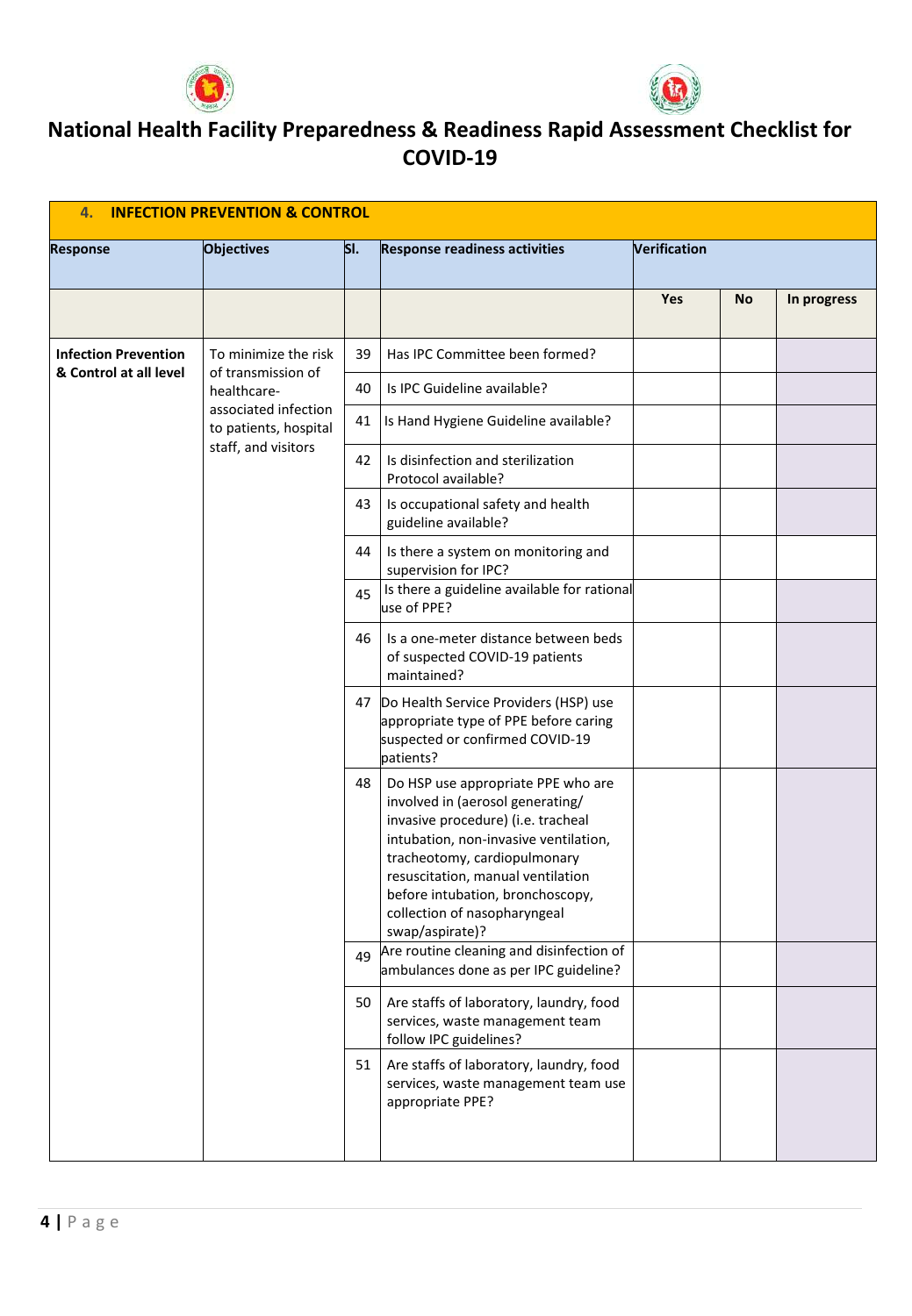



| <b>Response</b>                                                             | <b>Objectives</b>                                                              | SI. | <b>Response readiness activities</b>                                                                                                                        | Verification |           |             |
|-----------------------------------------------------------------------------|--------------------------------------------------------------------------------|-----|-------------------------------------------------------------------------------------------------------------------------------------------------------------|--------------|-----------|-------------|
|                                                                             |                                                                                |     |                                                                                                                                                             |              |           |             |
|                                                                             |                                                                                |     |                                                                                                                                                             | Yes          | No        | In progress |
| <b>Case Management</b>                                                      | To ensure adequate<br>treatment of COVID-<br>19 acute respiratory<br>infection | 52  | Is National Covid19 Case Management<br>Guideline available at workplace?                                                                                    |              |           |             |
|                                                                             |                                                                                | 53  | Is National PPE Guideline available at<br>workplace?                                                                                                        |              |           |             |
|                                                                             |                                                                                | 54  | Is Oxygen Plant available in this<br>hospital?                                                                                                              |              |           |             |
|                                                                             |                                                                                | 55  | Is Liquified Oxygen System Available in<br>this hospital?                                                                                                   |              |           |             |
|                                                                             |                                                                                | 56  | Is Oxygen Manifold system available in<br>this hospital?                                                                                                    |              |           |             |
|                                                                             |                                                                                |     | 57 Are Patient admission, referral, and<br>discharge of SARI patients done in line<br>with national protocols?                                              |              |           |             |
|                                                                             |                                                                                |     | 58 Are the patients having mild and<br>moderate symptoms (with no co-<br>morbidity) receive advice for home care<br>from the Triage system in the hospital? |              |           |             |
|                                                                             |                                                                                | 59  | Is admitted patient receives mental and<br>psychosocial counseling?                                                                                         |              |           |             |
|                                                                             |                                                                                | 60  | Are beds available for the admission of<br>severe COVID-19 acute respiratory<br>infection cases?                                                            |              |           |             |
|                                                                             |                                                                                | 61  | Are all vital signs monitored for<br>admitted Covid19 patients?                                                                                             |              |           |             |
|                                                                             |                                                                                | 62  | Is Hospital Authority provide nutritious<br>foods for the admitted patients?                                                                                |              |           |             |
| 6.                                                                          | <b>MONITORING, SURVEILLANCE &amp; RISK COMMUNICATION</b>                       |     |                                                                                                                                                             |              |           |             |
| <b>Response</b>                                                             | <b>Objectives</b>                                                              | SI. | <b>Response readiness activities</b>                                                                                                                        | Verification |           |             |
|                                                                             |                                                                                |     |                                                                                                                                                             | <b>Yes</b>   | <b>No</b> | In progress |
| <b>Monitoring and</b><br><b>Surveillance of</b>                             | <b>Ensure continuous</b><br>monitoring and<br>surveillance of                  | 63  | Are daily reports uploaded in the<br>DGHS website?                                                                                                          |              |           |             |
| <b>Covid19 situation &amp;</b><br><b>Risk Communication</b><br>with general | Covid19 situation to<br>inform planning and<br>adjustment in                   | 64  | Are there separate register for<br>suspected cases available at OPD,<br>isolation and ICU room?                                                             |              |           |             |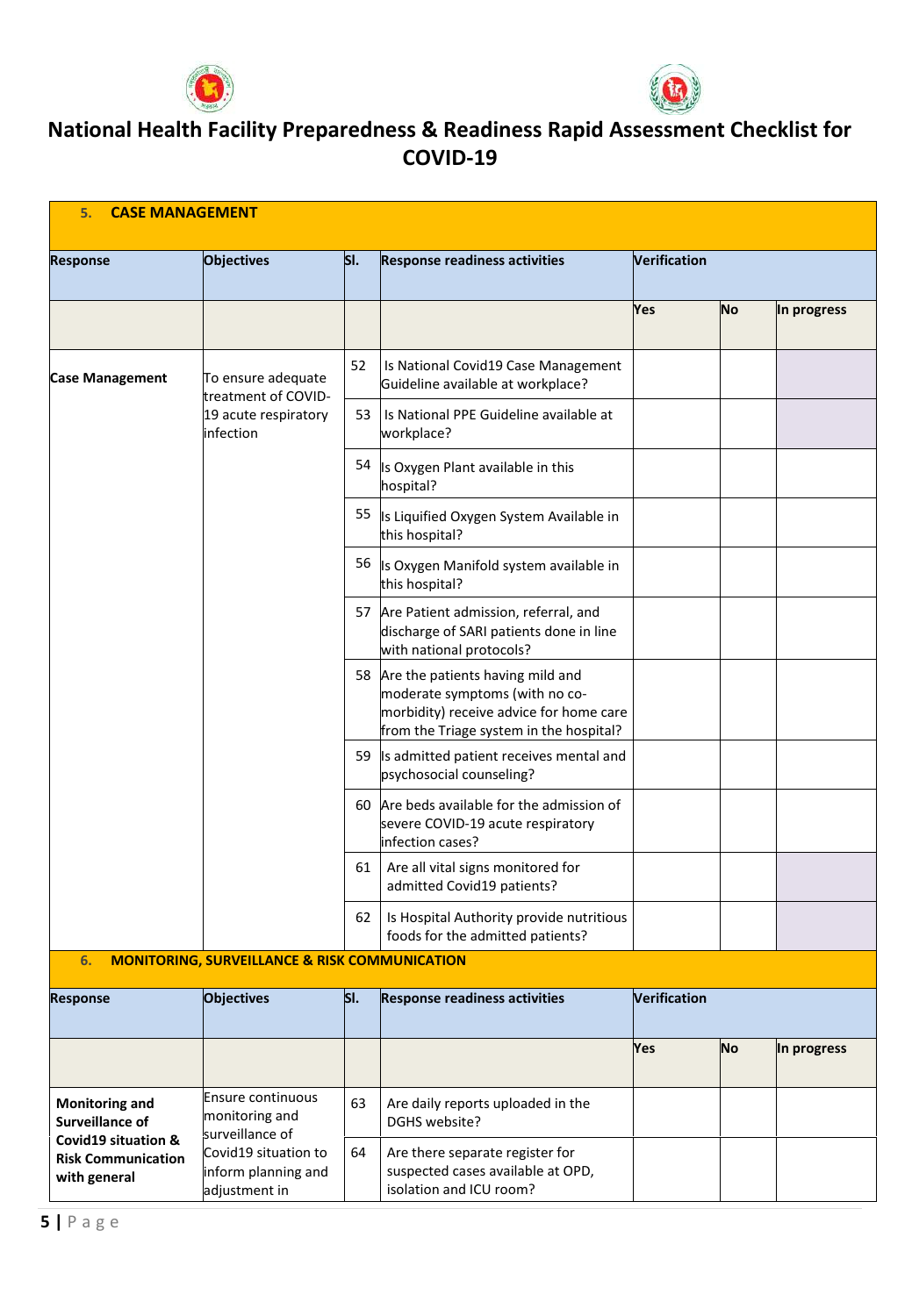



| population                               | implementation status 65                    |                                                                                                                 | Do you have mechanism to review<br>Covid19 situation per day in the<br>facility?                                                                            |              |                                                                                                                                                |             |  |  |
|------------------------------------------|---------------------------------------------|-----------------------------------------------------------------------------------------------------------------|-------------------------------------------------------------------------------------------------------------------------------------------------------------|--------------|------------------------------------------------------------------------------------------------------------------------------------------------|-------------|--|--|
|                                          |                                             | 66                                                                                                              | Are Social and Behavioral Change<br>Communication (SBCC) materials for<br>Covid19 (Poster, flyers, job aid, LED<br>message etc.) available in the facility? |              |                                                                                                                                                |             |  |  |
|                                          |                                             | 67                                                                                                              | Does the facility practice any<br>communication measure to aware<br>general people on Covid-19?                                                             |              |                                                                                                                                                |             |  |  |
| 7.                                       |                                             |                                                                                                                 | <b>WASH IN HEALTH FACILITY, WASTE MANAGEMENT &amp; ENVIRONMENTAL CLEANING</b>                                                                               |              |                                                                                                                                                |             |  |  |
| <b>Response</b>                          | <b>Objectives</b>                           | SI.                                                                                                             | <b>Response readiness activities</b>                                                                                                                        | Verification |                                                                                                                                                |             |  |  |
|                                          |                                             |                                                                                                                 |                                                                                                                                                             | Yes          | No                                                                                                                                             | In progress |  |  |
| <b>WASH in Health</b><br><b>Facility</b> | To create an<br>enabling<br>environment for | 68                                                                                                              | Is Running water available in the<br>hospital (emergency /outpatient /<br>inpatient)?                                                                       |              |                                                                                                                                                |             |  |  |
| improved<br>WASH/IPC                     | 69                                          | Are safe and reliable drinking-water<br>points always accessible?                                               |                                                                                                                                                             |              |                                                                                                                                                |             |  |  |
|                                          | 70                                          | Is the hospital equipped to prepare<br>chlorine solution at the central location<br>of its water supply system? |                                                                                                                                                             |              |                                                                                                                                                |             |  |  |
|                                          |                                             | 71                                                                                                              | Are there separate toilet for male and<br>female patients?                                                                                                  |              |                                                                                                                                                |             |  |  |
|                                          |                                             | 72                                                                                                              | Is one (1) toilet for every 6 beds for the<br>inpatient department?                                                                                         |              |                                                                                                                                                |             |  |  |
|                                          |                                             |                                                                                                                 |                                                                                                                                                             | 73           | Are functional handwashing facilities<br>with running water and soap and / or<br>alcohol-based hand rub available (at<br>least 2 for 20 beds.) |             |  |  |
|                                          |                                             | 74                                                                                                              | Is 24 hours cleaning service available in<br><b>Health Care Facilities?</b>                                                                                 |              |                                                                                                                                                |             |  |  |
|                                          |                                             | 75                                                                                                              | Are Hospital Wastewaters (produced<br>from washbasins, showers, sinks,<br>flushing toilets) removed through<br>City/Municipality drainage system?           |              |                                                                                                                                                |             |  |  |
|                                          |                                             | 76                                                                                                              | Are Hospital Wastewaters (produced<br>from washbasins, showers, sinks,<br>flushing toilets) removed through its<br>own on-site disposal system?             |              |                                                                                                                                                |             |  |  |
|                                          |                                             | 77                                                                                                              | Is Waste Management<br>Protocol/guideline available?                                                                                                        |              |                                                                                                                                                |             |  |  |
|                                          |                                             | 78                                                                                                              | Is Environmental Cleaning guideline<br>available?                                                                                                           |              |                                                                                                                                                |             |  |  |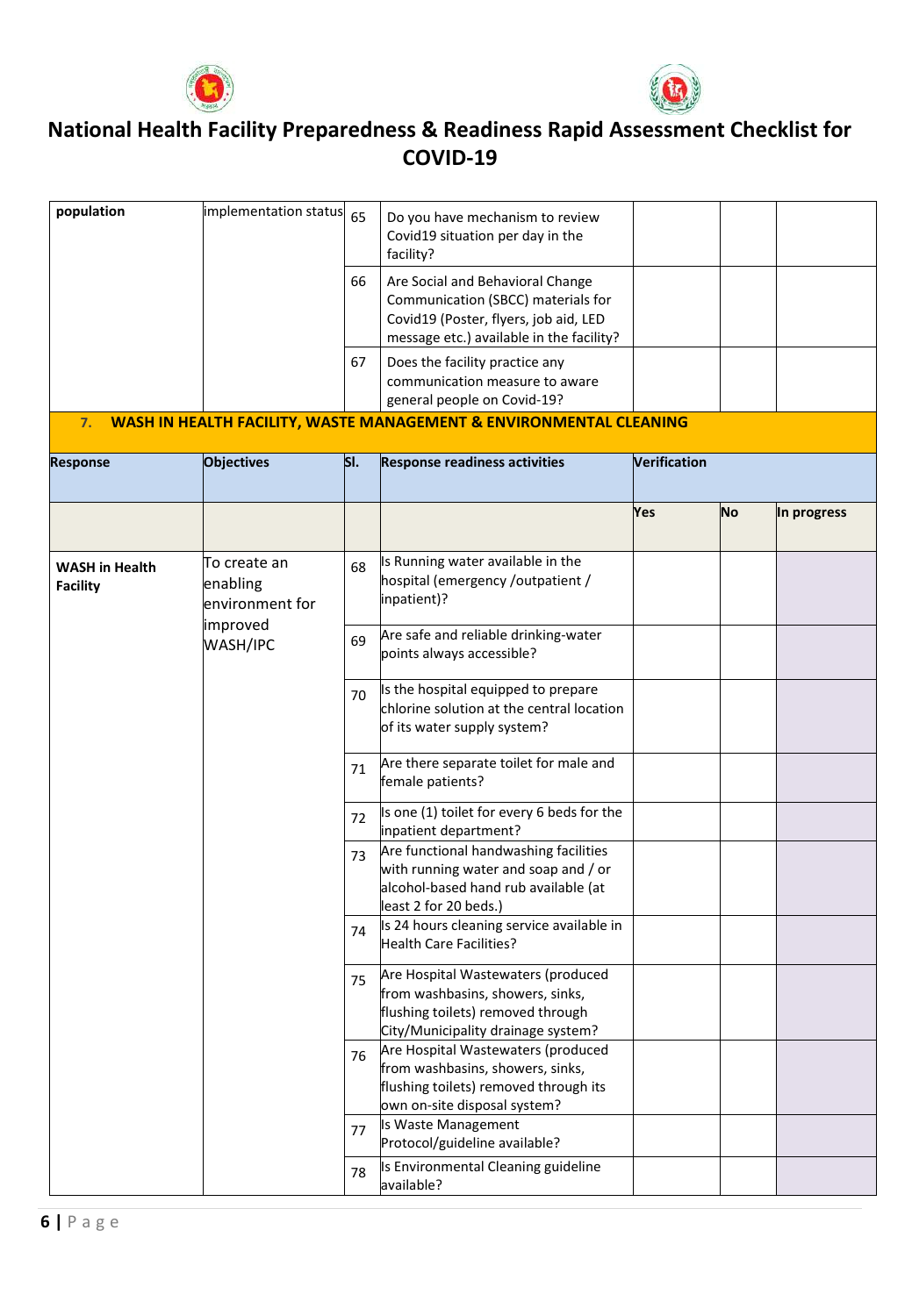



|                                                                                     |                                                                               | 79  | Is Management protocol of liquid spill<br>from patient available?                                                                      |              |           |             |
|-------------------------------------------------------------------------------------|-------------------------------------------------------------------------------|-----|----------------------------------------------------------------------------------------------------------------------------------------|--------------|-----------|-------------|
| <b>Waste Management</b>                                                             |                                                                               | 80  | Do you regularly clean the triage area?                                                                                                |              |           |             |
| & Environmental<br>Cleaning                                                         |                                                                               | 81  | Do you regularly clean the hospital<br>floors?                                                                                         |              |           |             |
|                                                                                     |                                                                               | 82  | Do you wash the linen according to<br>protocol?                                                                                        |              |           |             |
|                                                                                     |                                                                               | 83  | Are 3 color coded waste bin available?                                                                                                 |              |           |             |
|                                                                                     |                                                                               | 84  | Does the hospital have a waste disposal<br>system (Incineration / waste pit)?                                                          |              |           |             |
|                                                                                     |                                                                               | 85  | Is there a contract with private company<br>(PRISOM or others) to collect and<br>dispose hospital waste?                               |              |           |             |
| 8.                                                                                  | <b>ESSENTIAL SUPPORT SERVICE</b>                                              |     |                                                                                                                                        |              |           |             |
| <b>Response</b>                                                                     | <b>Objectives</b>                                                             | SI. | <b>Response readiness activities</b>                                                                                                   | Verification |           |             |
|                                                                                     |                                                                               |     |                                                                                                                                        | Yes          | <b>No</b> | In Progress |
| <b>Essential Support</b><br><b>Service (Administration</b><br>and Health Financing) | Implement financial<br>managerial and<br>administrative<br>support mechanisms | 86  | Are there roster duty of doctors,<br>nurses, and other medical and<br>auxiliary staffs practiced according to<br>the circular of DGHS? |              |           |             |
|                                                                                     | needed for the<br>response.                                                   | 87  | Do you have backup of roaster duty<br>personnel (doctors, nurses & others)?                                                            |              |           |             |
|                                                                                     |                                                                               | 88  | Do you have accommodations and<br>foods supply for working doctors and<br>staffs?                                                      |              |           |             |
|                                                                                     |                                                                               | 89  | Do you have vehicle support for<br>doctors and medical staffs?                                                                         |              |           |             |
|                                                                                     |                                                                               | 90  | Do you have designated area as a<br>morgue?                                                                                            |              |           |             |
|                                                                                     |                                                                               | 91  | Are diagnostic procedures free for<br>COVID-19 suspected cases?                                                                        |              |           |             |
|                                                                                     |                                                                               | 92  | Are treatment costs of COVID 19<br>infected patients free in the facility?                                                             |              |           |             |
|                                                                                     |                                                                               |     |                                                                                                                                        |              |           |             |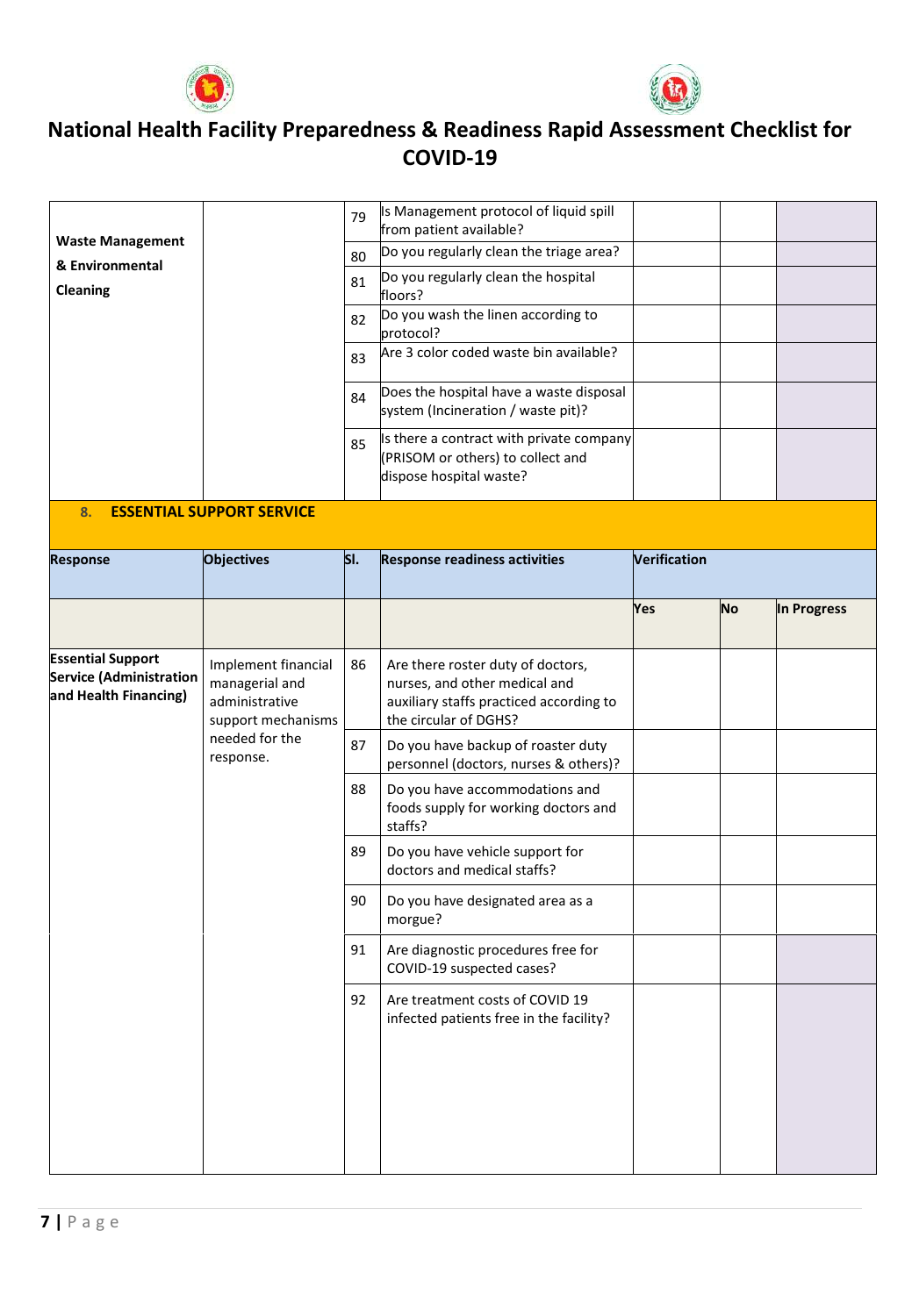



| 9.                                                                                | <b>ESSENTIAL HEALTH SERVICES AND PATIENT CARE</b> |                                                                                                                                                                        |     |                                                                                                                                                                   |      |                                                                                                            |     |                     |              |  |  |
|-----------------------------------------------------------------------------------|---------------------------------------------------|------------------------------------------------------------------------------------------------------------------------------------------------------------------------|-----|-------------------------------------------------------------------------------------------------------------------------------------------------------------------|------|------------------------------------------------------------------------------------------------------------|-----|---------------------|--------------|--|--|
| <b>Response</b>                                                                   | <b>Objectives</b>                                 |                                                                                                                                                                        | SI. | <b>Response readiness activities</b>                                                                                                                              |      |                                                                                                            |     | <b>Verification</b> |              |  |  |
|                                                                                   |                                                   |                                                                                                                                                                        |     |                                                                                                                                                                   |      |                                                                                                            | Yes | No                  | In progress  |  |  |
| <b>Continuation of</b><br><b>Essential Health</b><br>Services and patient<br>Care | To ensue                                          | uninterrupted &<br>continuity of essential<br>medical and surgical<br>care (e.g. emergency<br>services, urgent<br>surgical operations,<br>maternal and child-<br>care) | 93  | Have you identified hospital services<br>(OT, emergency, IPD services are<br>available) that your facility must<br>provide always and under any<br>circumstances? |      |                                                                                                            |     |                     |              |  |  |
|                                                                                   |                                                   |                                                                                                                                                                        | 94  | Are adequate human resources<br>available to ensure the continuity of<br>the identified essential hospital<br>services?                                           |      |                                                                                                            |     |                     |              |  |  |
|                                                                                   |                                                   |                                                                                                                                                                        | 95  | Are adequate logistics available to<br>ensure the continuity of the identified<br>essential hospital services?                                                    |      |                                                                                                            |     |                     |              |  |  |
|                                                                                   |                                                   |                                                                                                                                                                        | 96  | Are National protocol for MNCH and<br>FP services during Covid19 available in<br>the facilities?                                                                  |      |                                                                                                            |     |                     |              |  |  |
|                                                                                   |                                                   |                                                                                                                                                                        |     |                                                                                                                                                                   |      | Have the Health Service Providers<br>received training on providing MNCH<br>and FP service during Covid19? |     |                     |              |  |  |
|                                                                                   |                                                   |                                                                                                                                                                        | 98  | Are Essential MNCH services going on<br>during Covid19 pandemic?                                                                                                  |      |                                                                                                            |     |                     |              |  |  |
|                                                                                   |                                                   |                                                                                                                                                                        | 99  | Are Essential FP services going on<br>during Covid19 pandemic?                                                                                                    |      |                                                                                                            |     |                     |              |  |  |
|                                                                                   |                                                   |                                                                                                                                                                        | 100 | Are Immunization services going on<br>during Covid19 pandemic?                                                                                                    |      |                                                                                                            |     |                     |              |  |  |
|                                                                                   |                                                   |                                                                                                                                                                        | 101 | Are Essential nutrition services going<br>on during Covid19 pandemic?                                                                                             |      |                                                                                                            |     |                     |              |  |  |
| <b>10. EQUIPMENT</b>                                                              |                                                   |                                                                                                                                                                        |     |                                                                                                                                                                   |      |                                                                                                            |     |                     |              |  |  |
|                                                                                   |                                                   |                                                                                                                                                                        |     | Note: Only Equipment are included in this checklist. DGHS Covid commodities dash board has status of all consumables                                              |      |                                                                                                            |     |                     |              |  |  |
|                                                                                   | https://scmpbd.org/index.php/covid-19-dashboard   |                                                                                                                                                                        |     |                                                                                                                                                                   |      |                                                                                                            |     |                     |              |  |  |
| Response                                                                          | <b>Objectives</b>                                 | SI.                                                                                                                                                                    |     | <b>Response readiness activities</b>                                                                                                                              |      |                                                                                                            |     | Verification        |              |  |  |
| <b>EQUIPMENT</b>                                                                  | To estimate availability                          |                                                                                                                                                                        |     |                                                                                                                                                                   | Yes  | If Yes,                                                                                                    |     | How many are        | How many are |  |  |
| <b>MANAGEMENT</b>                                                                 | of functional                                     |                                                                                                                                                                        |     |                                                                                                                                                                   | / No | Number                                                                                                     |     | functional?         | repairable?  |  |  |
|                                                                                   | equipment to support                              | 102                                                                                                                                                                    |     | Oxygen concentrator 5 LPM                                                                                                                                         |      |                                                                                                            |     |                     |              |  |  |

Oxygen concentrator 10 LPM 104 Oxygen cylinder, Size C, 170

105 Oxygen cylinder, Size D, 240

liters

liters

provision of quality treatment for admitted 103

Covid patients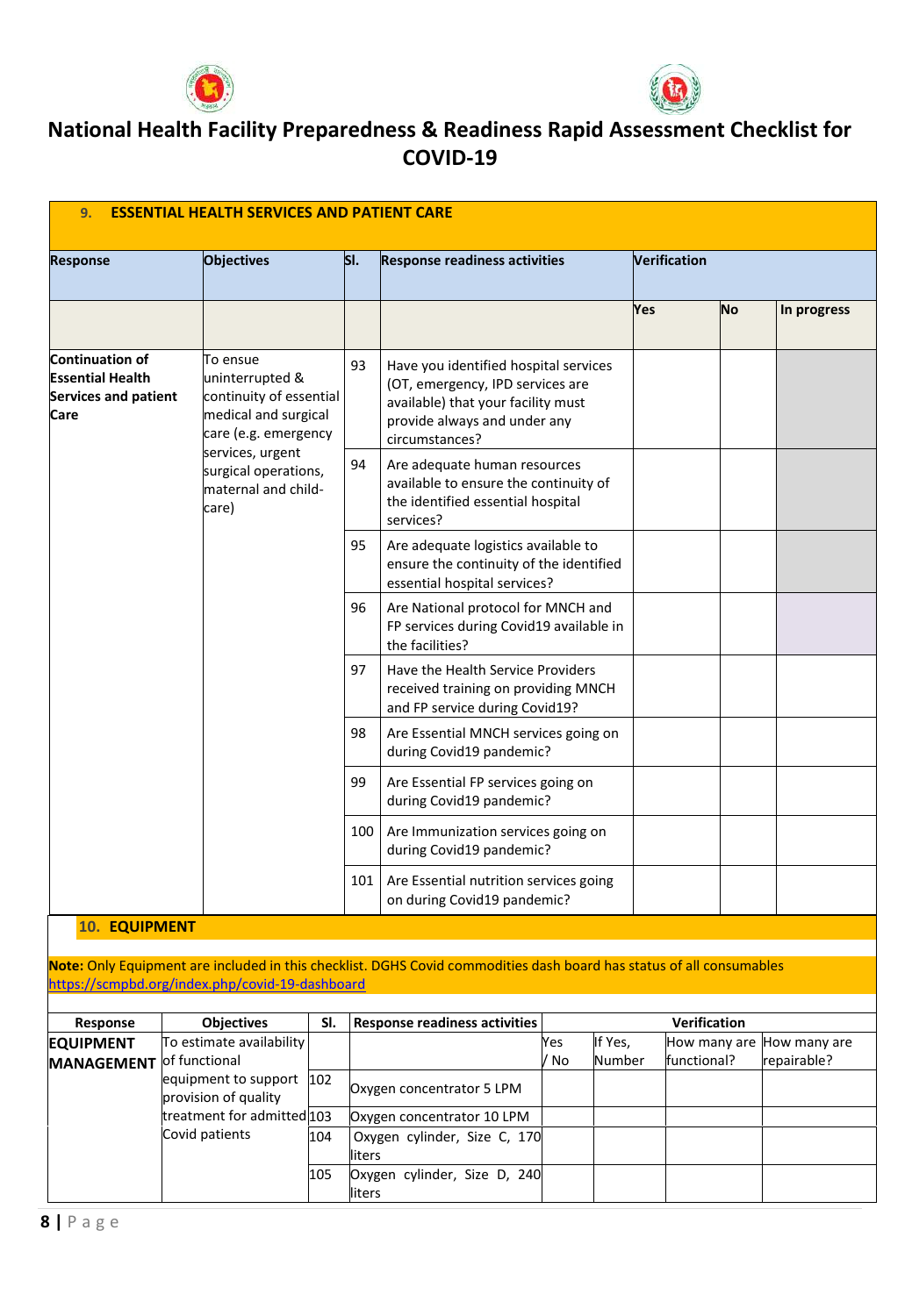



|  | 106 | Oxygen cylinder, Size E, 680<br>liters  |  |  |
|--|-----|-----------------------------------------|--|--|
|  | 107 | Oxygen cylinder, Size F, 1360           |  |  |
|  |     | liters                                  |  |  |
|  | 108 | Oxygen cylinder, Size G, 3400<br>liters |  |  |
|  | 109 | Oxygen cylinder, Size H, 4100           |  |  |
|  |     | liters                                  |  |  |
|  | 110 | Oxygen cylinder, Size J, 6800           |  |  |
|  |     | liters                                  |  |  |
|  | 111 | Flow-splitter, for oxygen               |  |  |
|  |     | supply                                  |  |  |
|  | 112 | Flowmeter, Thorpe tube                  |  |  |
|  | 113 | Humidifier, non-heated                  |  |  |
|  | 114 | Nasal oxygen cannula, with              |  |  |
|  |     | prongs                                  |  |  |
|  | 115 | Bag Valve mask-adult                    |  |  |
|  | 116 | Bag Valve mask -child                   |  |  |
|  | 117 | Bag Valve mask -infant                  |  |  |
|  | 118 | Portable Ultrasonogram                  |  |  |
|  | 119 | Biochemistry analyzer                   |  |  |
|  | 120 | Digital thermometer                     |  |  |
|  | 121 | Cricothyrotomy set                      |  |  |
|  | 122 | High Flow Nasal Cannula, with           |  |  |
|  |     | accessories                             |  |  |
|  | 123 | Electronic drop counter                 |  |  |
|  | 124 | Continuous positive air                 |  |  |
|  |     | pressure (CPAP), with tubing            |  |  |
|  |     | and patient interfaces for              |  |  |
|  |     | adult and pediatric                     |  |  |
|  | 125 | Bilevel positive airway                 |  |  |
|  |     | pressure (BIPAP)                        |  |  |
|  | 126 | Ventilator patient, for adult.          |  |  |
|  |     | (Non-invasive)                          |  |  |
|  | 127 | Ventilator patient, pediatric           |  |  |
|  |     | (Noninvasive)                           |  |  |
|  | 128 | Patient ventilator, for critical        |  |  |
|  |     | care (invasive)                         |  |  |
|  | 129 | Colorimetric end tidal CO2              |  |  |
|  |     | detector                                |  |  |
|  | 130 | Endotracheal tube introducer,           |  |  |
|  |     | Stylet                                  |  |  |
|  | 131 | Endotracheal tube introducer,           |  |  |
|  |     | <b>Bougie</b>                           |  |  |
|  | 132 | Endotracheal tube, with cuff            |  |  |
|  | 133 | Endotracheal tube, without<br>cuff      |  |  |
|  | 134 | First aid box                           |  |  |
|  | 135 | Laryngoscope - adult/child              |  |  |
|  | 136 | Laryngoscope - neonate                  |  |  |
|  | 137 |                                         |  |  |
|  |     | Oxygen concentrator                     |  |  |
|  | 138 | Oxygen Cylinder                         |  |  |